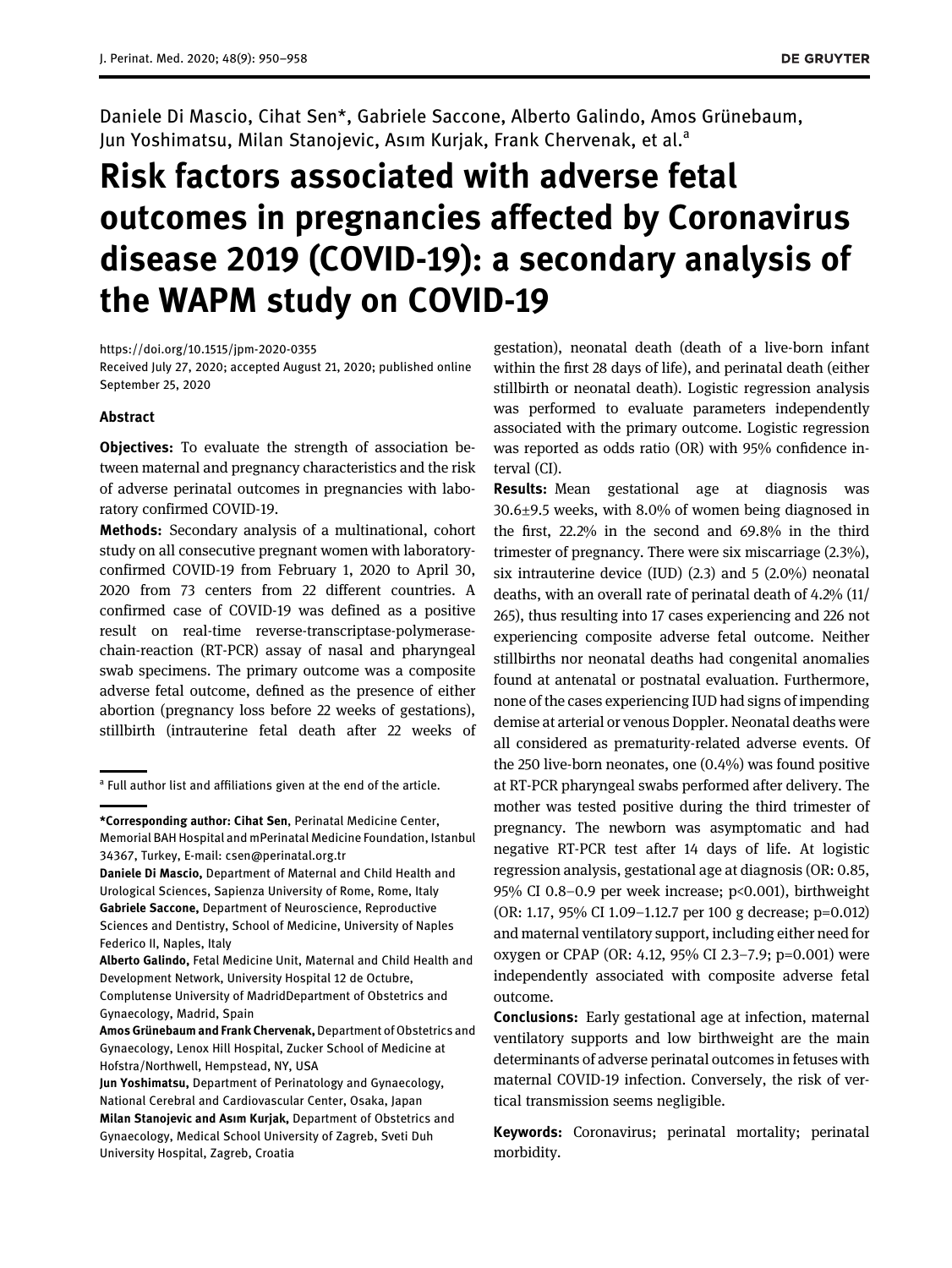## Introduction

Towards the end of 2019, a novel Coronavirus mutation labelled as Severe Acute Respiratory Syndrome Coronavirus 2 (SARS-COV-2) - was identified as the cause of a respiratory illness called COVID-19, that suddenly became epidemic in China, and then dramatically spread in many other countries worldwide as a global pandemic [1[–](#page-4-0)9].

Despite rigorous mitigation measures adopted by governments to reduce both the virus spread andits detrimental effects on healthcare systems and therefore on the whole worldwide economy [[10](#page-4-1)], COVID-19 has currently affected about five millions of people with more than 300,000 deaths [\[11](#page-4-2)].

Although evidence is accumulating rapidly, there are still several outstanding issues that need to be settled soon regarding the effect of COVID-19 on perinatal outcomes to guide the antenatal counselling and management of women with COVID-19 during pregnancy.

In a large multinational cohort study, we have recently shown that COVID-19 in pregnant women is associated with low rate of maternal mortality, but 11.1% rate of admission to intensive care unit (ICU) [[12\]](#page-4-3).

However, an accurate risk stratification of women with COVID-19 is needed to ascertain the association between different maternal characteristics or clinical findings and adverse perinatal outcomes, in order to more appropriately tailor their management.

The primary aim of this study was to report perinatal outcome in pregnancies complicated by COVID-19 infection; the secondary aim was to elucidate the strength of association between maternal and pregnancy characteristics and the risk of adverse perinatal outcome in these pregnancies.

## Materials and methods

#### Study design and participants

This is a secondary analysis of the World Association of Perinatal Medicine (WAPM) study [\[12\]](#page-4-3). The WAPM study was a multinational, cohort study on all consecutive pregnant women with laboratoryconfirmed COVID-19 from February 1, 2020 to April 30, 2020 from 73 centers from 22 different countries (Argentina, Australia, Belgium, Brazil, Colombia, Czech Republic, Finland, Germany, Greece, Israel, Italy, North Macedonia, Peru, Portugal, Republic of Kosovo, Romania, Russia, Serbia, Slovenia, Spain, Turkey, and United States)

COVID-19 was diagnosed on the basis of The World Health Organization (WHO) interim guidance [\[13](#page-4-4)]. A confirmed case of COVID-19 was defined as a positive result on real-time reverse-transcriptasepolymerase-chain-reaction (RT-PCR) assay of nasal and pharyngeal swab specimens [\[14, 15\]](#page-4-5).

The study was approved by the IRB of the University of Naples Federico II (April 2020, approval number: 145/2020).

A composite adverse fetal outcome was defined as the presence of either:

- Abortion, defined as pregnancy loss before 22 weeks of gestations,
- Stillbirth, defined as intrauterine fetal death after 22 weeks of gestation,
- Neonatal death, defined as death of a live-born infant within the first 28 days of life,
- Perinatal death, defined as either stillbirth or neonatal death.

#### Statistical analysis

Statistical analysis was performed using Statistical Package for Social Sciences (SPSS) v. 19.0 (IBM Inc., Armonk, NY, USA). Continuous variables were reported as means  $\pm$  standard deviation (SD), while categorical as numbers (percentage). Univariate comparisons of dichotomous data were performed with the use of the  $\chi^2$ -test with continuity correction. Comparisons between groups were performed with the use of the T-test to test group means by assuming equal within-group variances for parametric data, and with the use of Wilcoxon and Mann-Whitney tests for nonparametric data. We also planned to test the strength of association between different maternal and pregnancy characteristics, and clinical, radiological, and laboratory findings, with a composite adverse fetal outcome. Logistic regression analysis was also performed to evaluate parameters independently associated with a composite adverse fetal outcome. Logistic regression was reported as odds ratio (OR) with 95% confidence interval (CI). For the purpose of the analysis, this analysis was performed including only women with completed pregnancy. A p-value <0.05 was considered statistically significant.

## Results

The WAPM study involved 388 singleton pregnancies positive to COVID-19 at RT-PCR nasal and pharyngeal swab, in 73 centers from 22 different countries.

Mean gestational age at diagnosis was 30.6±9.5 weeks, with 8.0% of women being diagnosed in the first, 22.2% in the second and 69.8% in the third trimester of pregnancy. Included women were asymptomatic in 24.2% of cases. The most common symptom at the time of triage was cough (52.1%), followed by fever (44.1%), while shortness of breath was complained by 60 women (15.5%). 11.1% of women were admitted to ICU, and 6.4% requiring intubation. There were three cases of maternal deaths, accounting for a maternal mortality rate of 0.8% [\[12](#page-4-3)].

Evaluation of the potential risk factors associated with the occurrence of the composite adverse fetal outcome was performed only in women with completed pregnancy.

[Table 1](#page-2-0) shows perinatal outcomes from the WAPM study. There were six miscarriage (2.3%), six intrauterine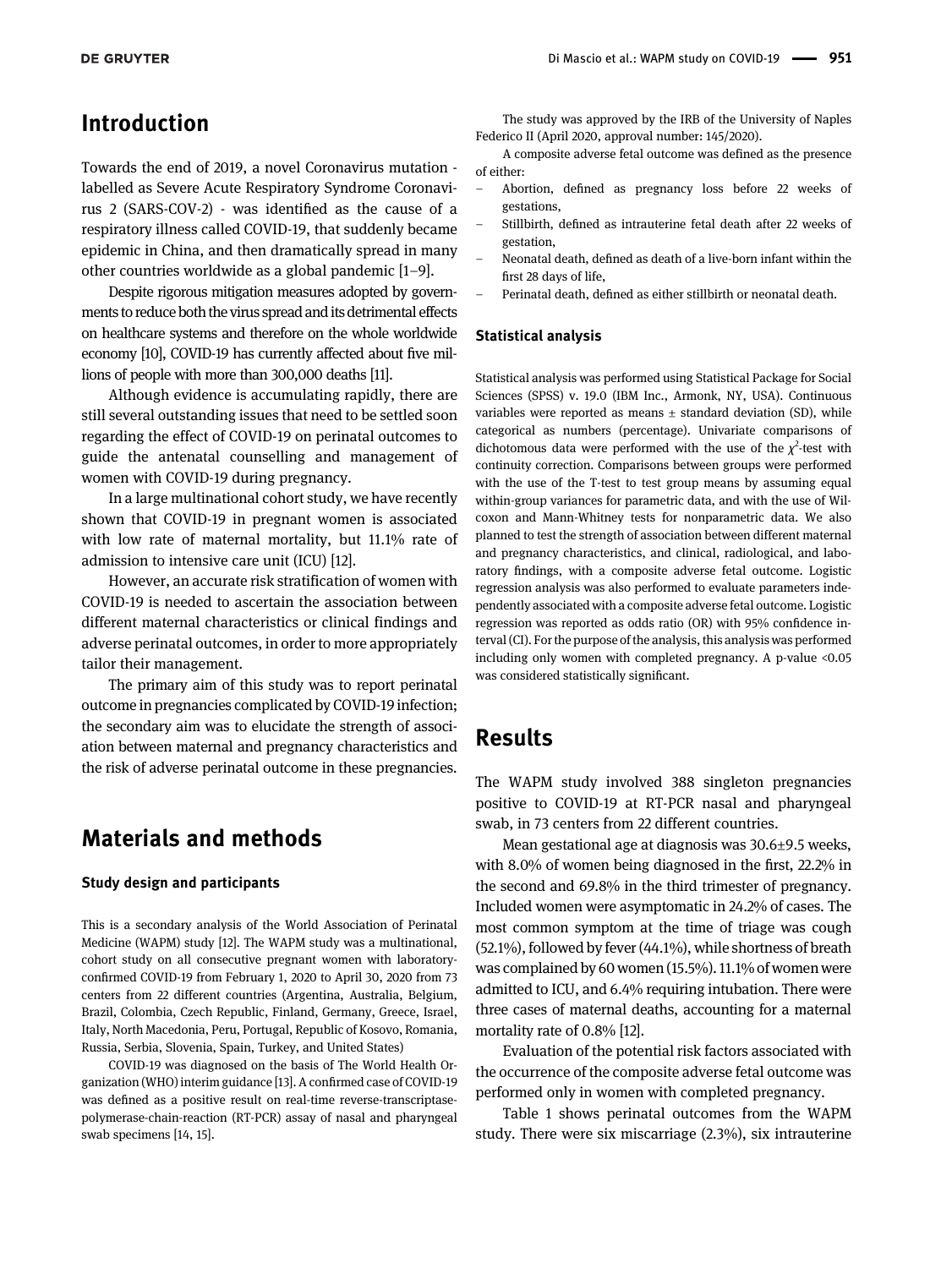device (IUD) (2.3) and 5 (2.0%) neonatal deaths, with an overall rate of perinatal death of 4.2% (11/265), thus resulting into 17 cases experiencing and 248 not experiencing composite adverse fetal outcome. Neither stillbirths nor neonatal deaths had congenital anomalies found at antenatal or postnatal evaluation. Furthermore, none of the cases experiencing IUD had signs of impending demise at arterial or venous Doppler (reverse end diastolic flow in the umbilical artery, increased ductus venosus pulsatility index, absent or reverse a wave in the ductus venosus). Neonatal deaths were all considered as prematurity-related adverse events. Of the 250 live-born neonates, one (0.4%) was found positive at RT-PCR pharyngeal swabs performed after delivery. The mother was tested positive during the third trimester of pregnancy. The newborn was asymptomatic and had negative RT-PCR test after 14 days of life. Unfortunately, amniotic fluid was not tested, and specimens from placenta were not obtained, thus questioning whether the infection occurred in utero (antenatal vertical transmission) or after immediately prior or after birth (perinatal vertical transmission).

When exploring maternal and pregnancy characteristics, gestational age at diagnosis was lower (23.2 $\pm$ 10.9 vs. 35.0 $\pm$ 4.6, p<0.001) in fetuses with composite adverse outcome, while there was no difference in

<span id="page-2-0"></span>Table 1: Perinatal outcomes from the WAPM study [12].

| Women with completed pregnancies                     | $(n=266)$ | % (95% CI)          |
|------------------------------------------------------|-----------|---------------------|
| Elective termination of pregnancy                    | 3         | $1.1(0.4-3.3)$      |
| Stillbirth                                           | 6         | $2.3(1.0-4.8)$      |
| Perinatal death                                      | 11        | $4.1(2.3 - 7.3)$    |
| IUGR                                                 | 10        | $3.8(2.1-6.8)$      |
| Preterm birth                                        | 70        | 26.3 (21.4-31.9)    |
| Live-born infants                                    | 251       | 94.4 (90.9-96.6)    |
| Women with live-born infants                         | $(n=251)$ | % (95% CI)          |
| Possible vertical transmission                       | 1         | $0.4(0.07-2.2)$     |
| Neonatal death <sup>a</sup>                          | 5         | $2.0(0.9-4.6)$      |
| Admission to NICU                                    | 69        | 27.5 (22.3–33.3)    |
| <b>Breastfeeding</b>                                 | 101       | 40.2 (34.4-46.4)    |
| Skin to skin                                         | 69        | 27.5 (22.3–33.3)    |
| Low birth weight                                     | 52        | $20.7(16.2 - 26.2)$ |
| Cesarean delivery                                    | 136       | 54.2 (48.0–60.2)    |
| Spontaneous first-trimester<br>abortion <sup>b</sup> | 6/31      | $19.4(9.2 - 36.3)$  |
| Gestational age at delivery,<br>years, mean $\pm$ SD |           | $37.2 \pm 3.9$      |
| Birth weight, grams, mean $\pm$ SD                   |           | $2919 \pm 772$      |

Data are presented as number (percentage) or as mean  $\pm$  standard deviation (SD). NICU, neonatal intensive care unit; LBW, low birth weight; IUGR, intrauterine growth restriction. <sup>a</sup>Including only live-born infants. <sup>b</sup>Including only women with first trimester infection.

maternal age at the infection between the two study groups. Similarly, the incidence of composite adverse fetal outcome was significantly higher when the infection occurred in the first trimester (35.3 vs. 2%, p<0.001). The incidence of composite adverse fetal outcome was significantly higher in fetuses with lower birthweight (2007±1014 g vs. 2939±755, p<0.001), while it was similar in nulliparous women, women smoking during pregnancy or with chronic, pre-existing conditions, women undergone flu vaccination, and those with a positive CT scan.

When focusing on clinical, radiological and laboratory findings, maternal need for oxygen (41.2 vs. 17.3%, p=0.02) and CPAP (29.4 vs. 8.5%, p=0.02) were significantly associated with composite adverse fetal outcome

Finally, no difference was found when evaluating the effect different pharmacologic treatments (LMWH, azithromycin, antiviral drugs or hydroxychloroquine) on composite adverse fetal outcome

At logistic regression analysis, gestational age at diagnosis (OR: 0.85, 95% CI 0.8–0.9 per week increase; p<0.001), birthweight (OR: 1.17, 95% CI 1.09–1.12.7 per 100 g decrease; p=0.012) and maternal ventilatory support, including either need for oxygen or CPAP (OR: 4.12, 95% CI 2.3–7.9; p=0.001) were independently associated with composite adverse fetal outcome.

## **Discussion**

## Summary of the main findings

The findings from this study showed that, in pregnancies complicated by COVID-19 infection, the rate of perinatal death was about 4%, mainly related to prematurity. Early gestational age at diagnosis, gestational age at diagnosis, birthweight and maternal ventilatory support were the only factors independently associated with adverse fetal outcome. Finally, the risk of vertical transmission was negligible.

### Strengths and limitations

To our knowledge, this may be the largest cohort of COVID-19 during pregnancy published so far. Strengths and limitations of this secondary analysis are those inherent in the WAPM study. The enrollment of only of women with laboratory-confirmed COVID-19 and the inclusion of both University Hospitals and Community Hospitals from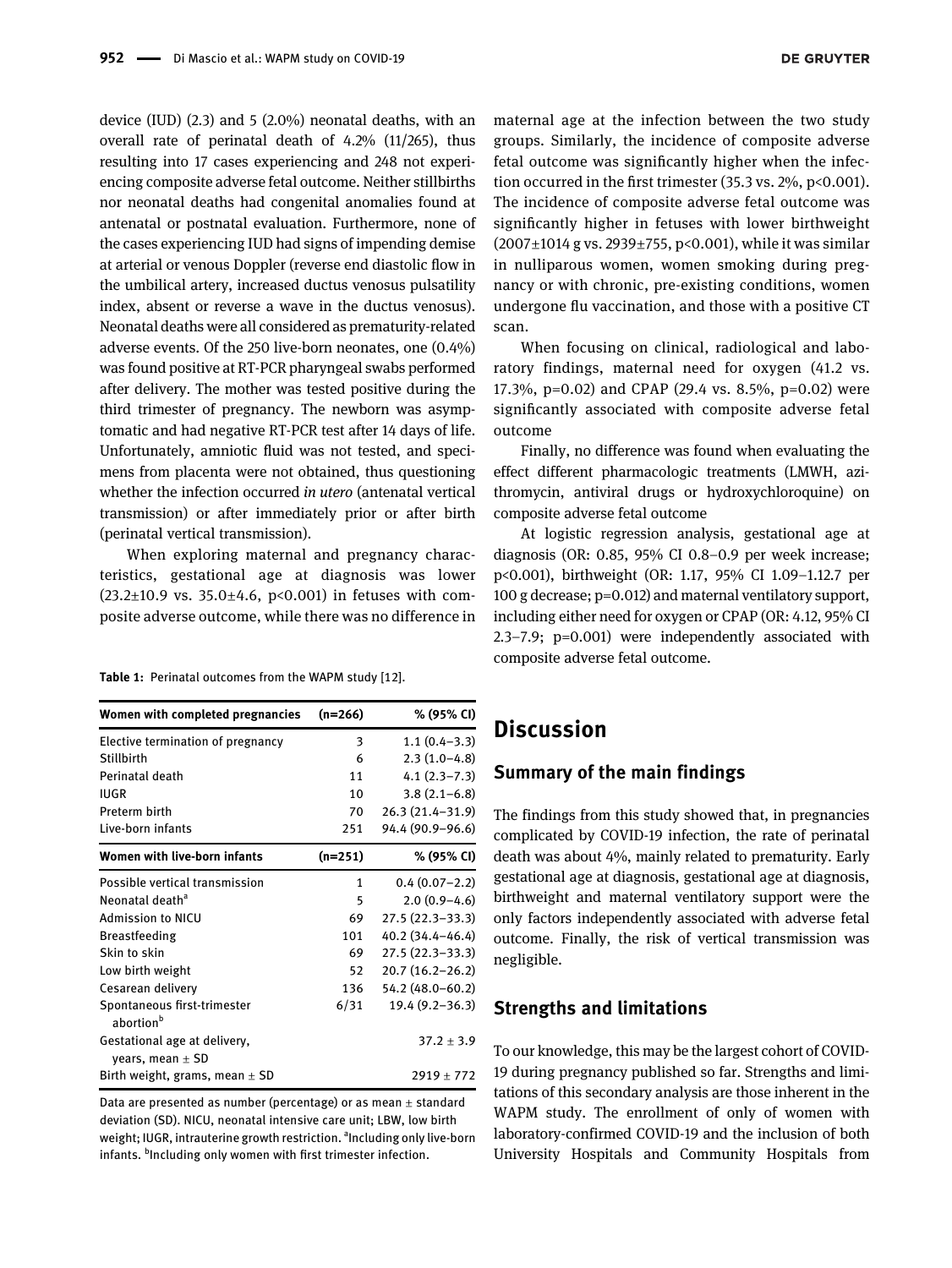different countries represent the major strengths of this study. The major limitation of the study is the incidence of the composite adverse perinatal outcome in the overall population is low, thus making our sample size potentially underpowered to drawn any convincing evidence. Another limitation is the inclusion of only high-income and middleincome countries, and therefore we acknowledge that in low-income countries perinatal outcomes might be even worse [\[3\]](#page-4-6).

## Implications for clinical practice and research

COVID-19 has brought the scientific community into unprecedented times and currently represents the major global public health issue. Despite the growing number of reports published so far [\[16](#page-4-7)–18], evidence is still limited particularly when focusing on vulnerable conditions, such as pregnancy.

We have recently shown that COVID-19 in pregnant women is associated with low rate of maternal mortality, but 11.1% rate of admission to ICU. Furthermore, earlier gestational age at presentation, shortness of breath as presenting symptom, and increased lactate dehydrogenase (LDH) levels were independently associated with composite adverse maternal outcome including either admission to intensive care unit, use of mechanical ventilation or death [\[12\]](#page-4-3).

In this secondary analysis, we planned to ascertain whether different maternal and pregnancy characteristics; clinical, laboratory or radiological findings and pharmacological treatments could be associated with serious adverse perinatal outcomes, including stillbirths and neonatal deaths, and we found that earlier gestational age at diagnosis, birthweight and maternal ventilatory support were independently associated with a composite adverse perinatal outcome.

Gestational age at diagnosis is a peculiar issue when assessing pregnancies affected by viral infections and the occurrence of the infection earlier in pregnancy is usually associated with worse fetal outcomes. In a large metaanalysis of cohort and case-control studies, maternal seasonal influenza or influenza-like illness in the first trimester was associated with a significantly higher risk of congenital abnormalities, such as cleft lip, neural tube defects, hydrocephaly, and congenital heart defects [\[19\]](#page-4-8). Moreover, recent data on women with a primary Cytomegalovirus infection and an infected child aged at least 1 year at the time of the analysis show that the infection can be severe only when the virus hits the fetus in the embryonic or early fetal period [[20](#page-4-9)]. Alongside the high burden of fetal morbidity,

parvovirus B19 infection in the first trimester of pregnancy was associated with an increased risk of fetal loss [\[21](#page-4-10)] and fetal death is generally observed when the infection occurs before the completed 20 weeks of gestation [\[22](#page-4-11)].

These data are concordant with our results, as COVID-19 infection in the first trimester was significantly associated with the occurrence of a composite adverse fetal outcome, while there was no difference when the infection occurred during the second and the third trimester of pregnancy.

Therefore, longitudinal evaluation of pregnancies affected with COVID-19 is recommended to rule out any potential factor that may significantly impact short and long‐term prognosis. In this scenario, the use of neurosonography and fetal magnetic resonance imaging (MRI), that has significantly spread in the past few years in several fields of maternal fetal medicine [\[23, 24](#page-4-12)], might be judiciously considered as useful imaging techniques for a complete fetal assessment.

Perinatal death is certainly one of the main concern of maternal fetal specialists. So far, the rate of both stillbirths and neonatal deaths has been reported to be slightly increased, although the majority of neonatal deaths are considered to be related to prematurity or to critically ill mothers [[3, 25, 26\]](#page-4-6).

COVID-19 may predispose the general population to a thrombotic condition, both in the venous and arterial circulations, due to inflammation, platelet activation, endothelial dysfunction, and stasis [[27, 28](#page-5-0)]. This COVID-19 related hypercoagulability state might intuitively assume an important role in pregnancy due to its inherent prothrombotic state, and might represent a possible cause of the small increase of the rate of stillbirths compared with the baseline population [\[29](#page-5-1)–32].

However, we acknowledge that the sample size potentially underpowered for this outcome and the lack of effect of low molecular weight heparin cast some doubt on this hypothesis and do not allow to obtain robust evidence on the risk of stillbirth in pregnancies affected by COVID-19.

# Conclusions

Early gestational age at infection, maternal ventilatory supports and low birthweight are the main determinants of adverse perinatal outcomes in fetuses with maternal COVID-19 infection. Conversely, the risk of vertical transmission seems negligible.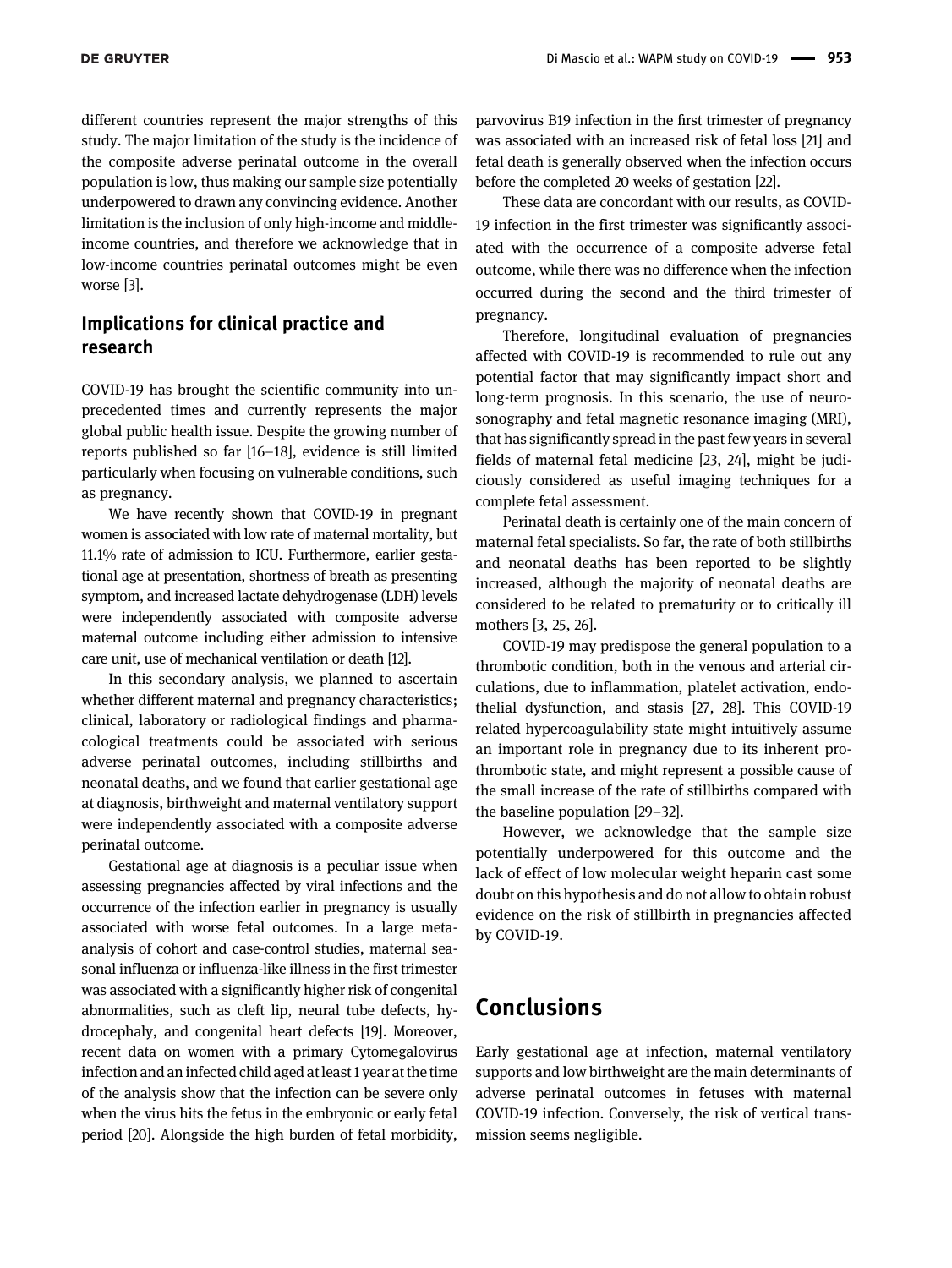#### Research funding: None declared.

Author contributions: All authors have accepted responsibility for the entire content of this manuscript and approved its submission.

Competing interests: Authors state no conflict of interest. Informed consent: Informed consent was obtained from all individuals included in this study.

Ethical approval: The study was approved by the IRB of the University of Naples Federico II (April 2020, approval number: 145/2020).

# References

- <span id="page-4-0"></span>1. ISUOG Safety Committee Position Statement on safe performance of obstetric and gynecological scans and equipment cleaning in context of COVID-19. Ultrasound Obstet Gynecol 2020;55:709–12.
- 2. Abu-Rustum RS, Akolekar R, Sotiriadis A, Salomon LJ, Da Silva Costa F, Wu Q, et al. ISUOG Consensus Statement on organization of routine and specialist obstetric ultrasound services in the context of COVID-19. Ultrasound Obstet Gynecol 2020;55:863–70.
- <span id="page-4-6"></span>3. Mullins E, Evans D, Viner RM, O'Brien P, Morris E. Coronavirus in pregnancy and delivery: rapid review. Ultrasound Obstet Gynecol 2020;55:586–92.
- 4. Moro F, Buonsenso D, Moruzzi MC, Inchingolo R, Smargiassi A, Demi L, et al. How to perform lung ultrasound in pregnant women with suspected COVID-19. Ultrasound Obstet Gynecol 2020;55: 593–8.
- 5. Buonsenso D, Raffaelli F, Tamburrini E, Biasucci DG, Salvi S, Smargiassi A, et al. Clinical role of lung ultrasound for the diagnosis and monitoring of COVID-19 pneumonia in pregnant women. Ultrasound Obstet Gynecol 2020;56:106–9.
- 6. Kwiatkowski S, Borowski D, Kajdy A, Poon LC, Rokita W, Wielgoś M. Why we should not stop giving aspirin to pregnant women during the COVID-19 pandemic. Ultrasound Obstet Gynecol 2020; 55:841–3.
- 7. Kalafat E, Yaprak E, Cinar G, Varli B, Ozisik S, Uzun C, Azap A, Koc A. Lung ultrasound and computed tomographic findings in pregnant woman with COVID-19. Ultrasound Obstet Gynecol 2020;55:835–7.
- 8. Mathilde G, Rolnik DL, Hoffman MK, Panchaud A, Baud D. Should we stop aspirin prophylaxis in pregnant women diagnosed with COVID-19? [published online ahead of print, 2020 Apr 29]. Ultrasound Obstet Gynecol 2020<https://doi.org/10.1002/uog.22063>.
- 9. Boelig RC, Manuck T, Oliver EA, et al. 2020. Labor and delivery guidance for COVID-19. Am J Obstet Gynecol MFM (in press). [https://doi.org/10.1111/1471-0528.16335.](https://doi.org/10.1111/1471-0528.16335)
- <span id="page-4-1"></span>10. Di Mascio D, Khalil A, Saccone G, Rizzo G, Buca D, Liberati M, et al. Outcome of Coronavirus spectrum infections (SARS, MERS, COVID 1-19) during pregnancy: a systematic review and metaanalysis. Am J Obstet Gynecol MFM 2020;2:100107.
- <span id="page-4-2"></span>11. Coronavirus disease 2019 (COVID-2019): situation report-123. Geneva: World Health Organization; May 2020. Accessed on May 23, 2020.
- <span id="page-4-3"></span>12. Saccone G, Sen C, Di Mascio D, Galindo A, Grünebaum A, Yoshimatsu J, et al. Maternal and Perinatal Outcomes of Pregnant Women with SARS-COV 2 infection: The WAPM working Group on COVID-19 [First published online: 14 September 2020]. [https://](https://doi.org/10.1002/uog.23107) [doi.org/10.1002/uog.23107.](https://doi.org/10.1002/uog.23107)
- <span id="page-4-4"></span>13. World Health Organization. Clinical management of severe acute respiratory infection when novel coronavirus (2019-nCoV) is suspected: interim guidance; 13 March 2020.
- <span id="page-4-5"></span>14. Guan W, Ni Z, HU Y, Liang L, OU C, He J, et al. Clinical characteristics of coronavirus disease 2019 in China. N Engl J Med. 2020;382:1702–20.
- 15. Huang C, Wang Y, Li X, Ren L, Zhao J, Hu Y, et al. Clinical features of patients infected with 2019 novel coronavirus in Wuhan, China. Lancet 2020;395:497–506.
- <span id="page-4-7"></span>16. Juan J, Gil MM, Rong Z, Zhang Y, Yang H, Poon LC. Effects of coronavirus disease 2019 (COVID-19) on maternal, perinatal and neonatal outcomes: a systematic review. Ultrasound Obstet Gynecol 2020;55:15–27.
- 17. Della Gatta AN, Rizzo R, Pilu G, Simonazzi G. Coronavirus disease 2019 during pregnancy: a systematic review of reported cases. Am J Obstet Gynecol 2020;223:36–41.
- 18. Huntley BJF, Huntley ESD, Di Mascio D, Chen T, Berghella V, Chauhan S. Pregnancies complicated by coronavirus disease 2019 (COVID-19) in pregnancy: rates of maternal and perinatal mortality, and vertical transmission: a systematic review. Obstet Gynecol 2020;136:303–12.
- <span id="page-4-8"></span>19. Luteijn JM, Brown MJ, Dolk H. Influenza and congenital anomalies: a systematic review and meta-analysis. Hum Reprod 2014;29:809–23.
- <span id="page-4-9"></span>20. Faure-Bardon V, Magny JF, Parodi M, Couderc S, Garcia P, Maillotte AM, et al. Sequelae of congenital Cytomegalovirus following maternal primary infections are limited to those acquired in the first trimester of pregnancy. Clin Infect Dis 2019; 69:1526–32.
- <span id="page-4-10"></span>21. Lassen J, Jensen AK, Bager P, Pedersen CB, Panum I, Nørgaard-Pedersen B, et al. Parvovirus B19 infection in the first trimester of pregnancy and risk of fetal loss: a population-based case-control study. Am J Epidemiol 2012;176:803–7.
- <span id="page-4-11"></span>22. Enders M, Weidner A, Zoellner I, Searle K, Enders G. Fetal morbidity and mortality after acute human parvovirus B19 infection in pregnancy: prospective evaluation of 1018 cases. Prenat Diagn 2004;24:513–8.
- <span id="page-4-12"></span>23. Di Mascio D, Sileo FG, Khalil A, Rizzo G, Persico N, Brunelli R, et al. Role of magnetic resonance imaging in fetuses with mild or moderate ventriculomegaly in the era of fetal neurosonography: systematic review and meta-analysis. Ultrasound Obstet Gynecol 2019;54:164–71.
- 24. ENSO Working Group. Role of prenatal magnetic resonance imaging in fetuses with isolated mild or moderate ventriculomegaly in the era of neurosonography: a multicenter study. Ultrasound Obstet Gynecol 2020;56: 340–7.
- 25. Zeng L, Xia S, Yuan W, Yan K, Xiao F, Shao J, et al. Neonatal Early-Onset Infection With SARS-CoV-2 in 33 Neonates Born to Mothers With COVID-19 in Wuhan. China JAMA Pediatrics 2020; 174:722–5.
- 26. Elshafeey F, Magdi R, Hindi N, Elshebiny M, Farrag N, Mahdy S, et al. A systematic scoping review of COVID-19 during pregnancy and childbirth [published online ahead of print, 2020 Apr 24].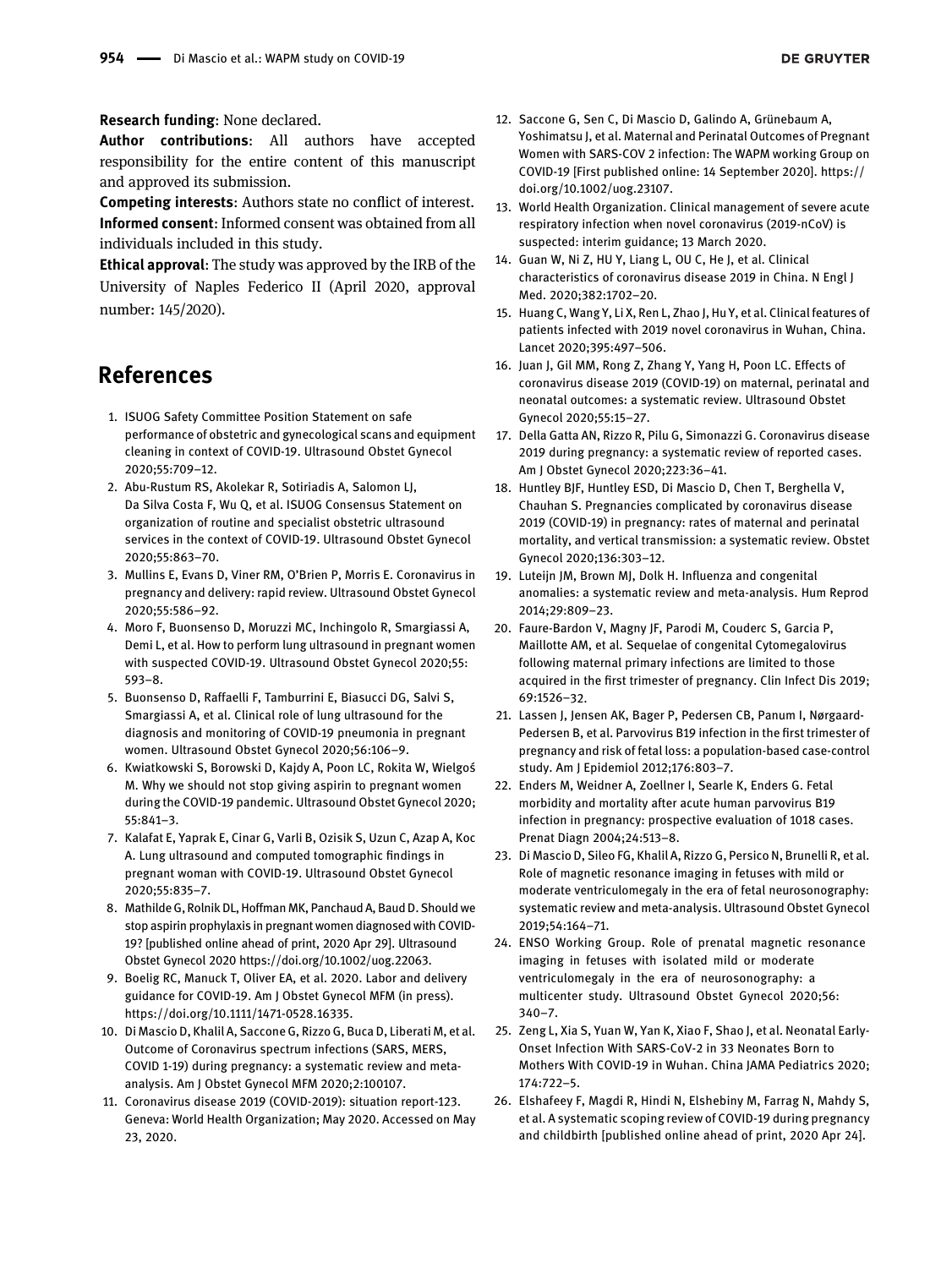Int J Gynaecol Obstet 2020. [https://doi.org/10.1002/ijgo.](https://doi.org/10.1002/ijgo.13182) [13182](https://doi.org/10.1002/ijgo.13182).

- <span id="page-5-0"></span>27. Bikdeli B, Madhavan MV, Jimenez D, Chuich T, Dreyfus I, Driggin E, et al. COVID-19 and thrombotic or thromboembolic disease: implications for prevention, antithrombotic therapy, and follow-up. J Am Coll Cardiol 2020 Apr 15; S0735-1097(20)35008-7. [https://doi.org/10.](https://doi.org/10.1016/j.jacc.2020.04.031) [1016/j.jacc.2020.04.031.](https://doi.org/10.1016/j.jacc.2020.04.031)
- 28. Connors JM, Levy JH. Thromboinflammation and the hypercoagulability of COVID-19 [published online ahead of print, 2020 Apr 17]. J Thromb Haemost 2020. [https://doi.org/10.1111/](https://doi.org/10.1111/jth.14849) [jth.14849.](https://doi.org/10.1111/jth.14849)
- <span id="page-5-1"></span>29. Boelig RC, Manuck T, Oliver EA, Di Mascio D, Saccone G, Bellusi F, et al. Labor and delivery guidance for COVID-19. Am J Obstet Gynecol MFM 2020;2:100110.
- 30. Saccone G, Florio A, Aiello F, Bifulco G, Zullo F, Venturella R, et al. Psychological impact of coronavirus disease 2019 in pregnant women. Am J Obstet Gynecol 2020; S0002- 9378(20)30527-5. [https://doi.org/10.1016/j.ajog.2020.05.](https://doi.org/10.1016/j.ajog.2020.05.003) [003](https://doi.org/10.1016/j.ajog.2020.05.003).
- 31. Saccone G, Carbone FI, Zullo F. The novel coronavirus (2019-nCoV) in pregnancy: what we need to know. Eur J Obstet Gynecol Reprod Biol 2020;249:92–3.
- 32. Carbone IF, Conforti A, Farina A, Alviggi C. A practical approach for the management of obstetric and infertile women during the phase two of the novel coronavirus disease 2019 (COVID-19) pandemic [published online ahead of print, 2020 Jun 8]. Eur J Obstet Gynecol Reprod Biol 2020; S0301- 2115(20)30368-7. [https://doi.org/10.1016/j.ejogrb.2020.06.](https://doi.org/10.1016/j.ejogrb.2020.06.006) [006](https://doi.org/10.1016/j.ejogrb.2020.06.006).

Daniele Di Mascio, Cihat Sen, Gabriele Saccone, Alberto Galindo, Amos Grünebaum, Jun Yoshimatsu, Milan Stanojevic, Asım Kurjak, Frank Chervenak, María José Rodríguez Suárez, Zita Maria Gambacorti-Passerini, María de los Angeles Anaya Baz, Esther Vanessa Aguilar Galán, Yolanda Cuñarro López, Juan Antonio De León Luis, Ignacio Cueto Hernández, Ignacio Herraiz, Cecilia Villalain, Roberta Venturella, Giuseppe Rizzo, Ilenia Mappa, Giovanni Gerosolima, Lars Hellmeyer, Josefine Königbauer, Giada Ameli, Tiziana Frusca, Nicola Volpe, Giovanni Battista Luca Schera, Stefania Fieni, Eutalia Esposito, Giuliana Simonazzi, Gaetana Di Donna, Aly Youssef, Anna Nunzia Della Gatta, Mariano Catello Di Donna,Vito Chiantera, Natalina Buono, Giulio Sozzi, Pantaleo Greco, Danila Morano, Beatrice Bianchi, Maria Giulia Lombana Marino, Federica Laraud, Arianna Ramone, Angelo Cagnacci, Fabio Barra, Claudio Gustavino, Simone Ferrero, Fabio Ghezzi, Antonella Cromi, Antonio Simone Laganá, Valentina Laurita Longo, Francesca Stollagli, Angelo Sirico, Antonio Lanzone, Lorenza Driul, Fabiana Cecchini D, Serena Xodo, Brian Rodriguez, Felipe Mercado-Olivares, Deena Elkafrawi, Giovanni Sisti, Rosanna Esposito, Antonio Coviello, Marco Cerbone, Maddalena Morlando, Antonio Schiattarella, Nicola Colacurci, Pasquale De Franciscis, Ilaria Cataneo, Marinella Lenzi, Fabrizio Sandri, Riccardo Buscemi, Giorgia Gattei, Francesca della Sala, Eleonora Valori, Maria Cristina Rovellotti, Elisa Done, Gilles Faron, Leonardo Gucciardo, Valentina Esposito, Flaminia Vena, Antonella Giancotti, Roberto Brunelli, Ludovico Muzii, Luigi Nappi, Felice Sorrentino, Lorenzo Vasciaveo, Marco Liberati, Danilo Buca, Martina Leombroni, Francesca Di Sebastiano, Luciano Di Tizio, Diego Gazzolo, Massimo Franchi, Quintino Cesare Ianniciello, Simone Garzon, Giuliano Petriglia, Leonardo Borrello, Albaro José Nieto-Calvache, Juan Manuel Burgos-Luna, Caroline Kadji, Andrew Carlin, Elisa Bevilacqua, Marina Moucho, Pedro Viana Pinto, Rita Figueiredo, José Morales Roselló, Gabriela Loscalzo, Alicia Martinez-Varea, Vincente Diago, Jesús S Jimenez Lopez, Alicia Yeliz Aykanat, Stefano Cosma, Andrea Carosso, Chiara Benedetto, Amanda Bermejo, Otto Henrique May Feuerschuette, Ozlem Uyaniklar, Sakine Rahimli Ocakouglu, Zeliha Atak, Reyhan Gündüz, Esra Tustas Haberal, Bernd Froessler, Anupam Parange, Peter Palm, Igor Samardjiski, Chiara Taccaliti, Erhan Okuyan, George Daskalakis, Renato Augusto Moreira de Sa, Alejandro Pittaro, Maria Luisa Gonzalez-Duran, Ana Concheiro Guisan, Șerife Özlem Genç, Blanka Zlatohlávková, Anna Luengo Piqueras, Dolores Esteban Oliva, Aylin Pelin Cil, Olus Api, Panos Antsaklis, Liana Ples, Ioannis Kyvernitakis, Holger Maul, Marcel Malan, Albert Lila, Roberta Granese, Alfredo Ercoli, Giuseppe Zoccali, Andrea Villasco, Nicoletta Biglia, Ciuhodaru Madalina, Elena Costa, Caroline Daelemans, Axelle Pintiaux, Elisa Cueto, Eran Hadar, Sarah Dollinger, Noa A. Brzezinski Sinai, Erasmo Huertas, Pedro Arango, Amadeo Sanchez, Javier Alfonso Schvartzman, Liviu Cojocaru, Sifa Turan, Ozhan Turan, Maria Carmela Di Dedda, Rebeca Garrote Molpeceres, Snezana Zdjelar, Tanja Premru-Srsen, Lilijana Kornhauser Cerar, Mirjam Druškovič, Valentina De Robertis, Vedran Stefanovic, Irmeli Nupponen, Kaisa Nelskylä, Zulfiya Khodjaeva, Ksenia A. Gorina, Gennady T. Sukhikh, Giuseppe Maria Maruotti, Silvia Visentin, Erich Cosmi, Jacopo Ferrari, Alessandra Gatti, Daniela Luvero, Roberto Angioli, Ludovica Puri, Marco Palumbo, Giusella D'Urso, Francesco Colaleo, Agnese Maria Chiara Rapisarda, Ilma Floriana Carbone, Antonio Mollo, Giovanni Nazzaro, Mariavittoria Locci, Maurizio Guida, Attilio Di Spiezio Sardo, Pierluigi Benedetti Panici, Vincenzo Berghella, Maria Elena Flacco, Lamberto Manzoli, Giuseppe Bifulco, Giovanni Scambia, Fulvio Zullo and Francesco D'Antonio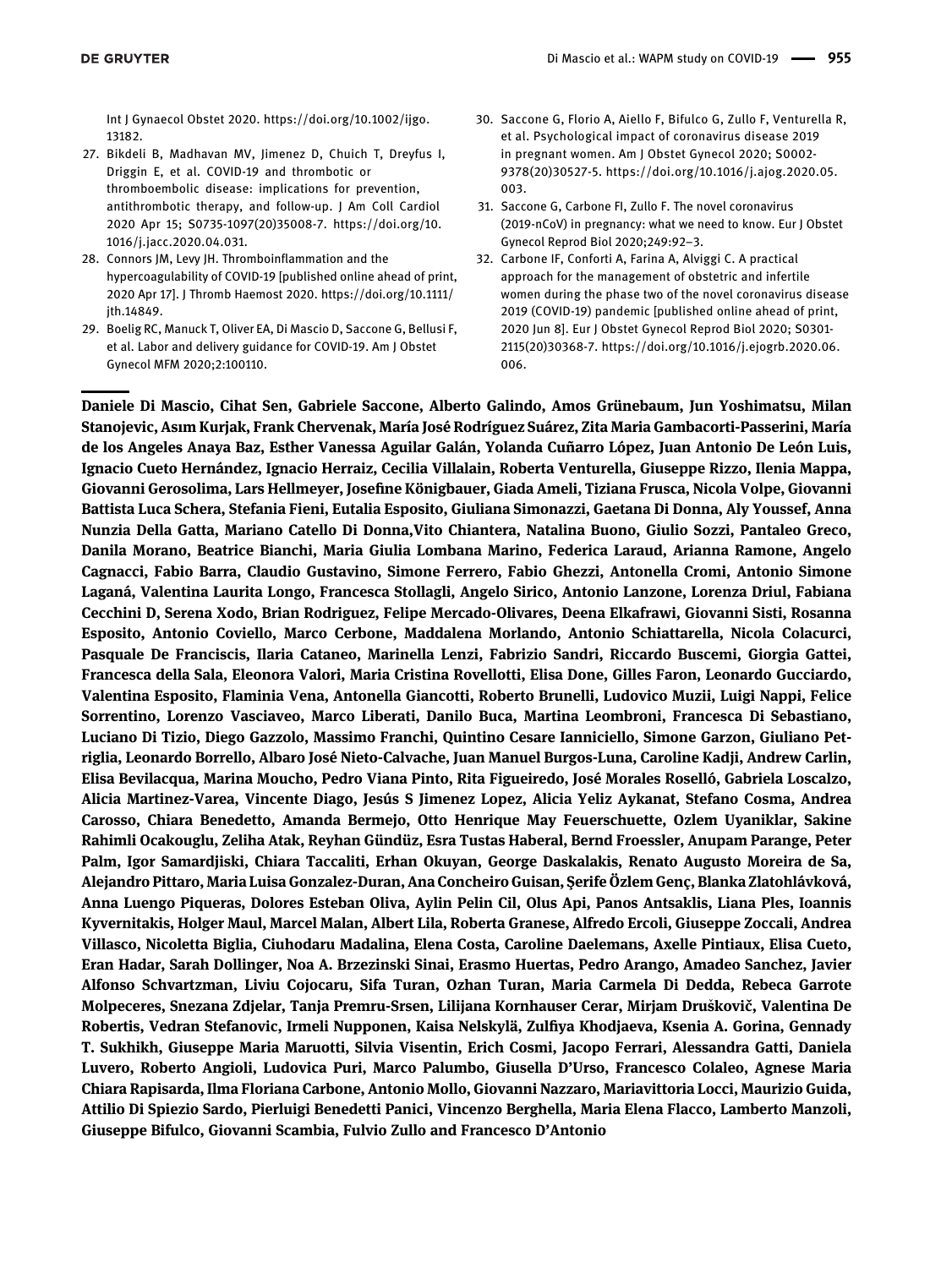**DE GRUYTER** 

Flaminia Vena, Antonella Giancotti, Roberto Brunelli, Ludovico Muzii and Pierluigi Benedetti Panici, Department of Maternal and Child Health and Urological Sciences, Sapienza University of Rome, Rome, Italy

Rosanna Esposito, Antonio Coviello, Marco Cerbone, Giuseppe Maria Maruotti, Giovanni Nazzaro, Mariavittoria Locci, Maurizio Guida, Attilio Di Spiezio Sardo, Giuseppe Bifulco and Fulvio Zullo, Department of Neuroscience, Reproductive Sciences and Dentistry, School of Medicine, University of Naples Federico II, Naples, Italy

Ignacio Herraiz and Cecilia Villalain, Fetal Medicine Unit, Maternal and Child Health and Development Network, University Hospital 12 de Octubre, Complutense University of MadridDepartment of Obstetrics and Gynaecology, Madrid, Spain

María José Rodríguez Suárez, Hospital Universitario Central de Asturias, Asturias, Spain

Zita Maria Gambacorti-Passerini, Department of Obstetrics and Gynaecology, Ciudad Real University General Hospital, Ciudad Real, Spain

María de los Angeles Anaya Baz and Esther Vanessa Aguilar Galán, Department of Obstetrics and Gynaecology, Ciudad Real University General Hospital, Ciudad Real, Spain; University of Castilla-La Mancha, Ciudad Real, Spain

Yolanda Cuñarro López, Juan Antonio De León Luis and Ignacio Cueto Hernández, Fetal Medicine Unit, Maternal and Child Health anad Development Network, Gregorio Marañón Hospital, Complutense University of Madrid, Department of Obstetrics and Gynaecology, Madrid, Spain

Roberta Venturella, Department of Obstetrics and Gynaecology, School of Medicin, Magna Graecia University of Catanzaro, Catanzaro, Italy

Giuseppe Rizzo, University of Roma Tor Vergata, Division of Maternal Fetal Medicine, Ospedale Cristo Re Roma, Rome, Italy; Department of Obstetrics and Gynaecology The First I.M. Sechenov Moscow State Medical University, Moscow, Russia

Ilenia Mappa, University of Roma Tor Vergata, Division of Maternal Fetal Medicine, Ospedale Cristo Re Roma, Rome, Italy Giovanni Gerosolima, Department of Obstetrics and Gynaecology, Ospedale AOSG Moscati, Avellino, Italy

Lars Hellmeyer, Josefine Königbauer and Giada Ameli, Department of Gynaecology and Obstetrics, Vivantes Klinikum im Friedrichshain, Berlin, Germany

Tiziana Frusca, Nicola Volpe, Giovanni Battista Luca Schera and Stefania Fieni, Department of Obstetrics and Gynaecology, University of Parma, Parma, Italy

Eutalia Esposito, Department of Obstetrics and Gynaecology, Ospedale di San Leonardo, Castellammare di Stabia, Italy

Giuliana Simonazzi, Gaetana Di Donna, Aly Youssef and Anna Nunzia Della Gatta, Department of Obstetrics and Gynaecology, University of Bologna, Sant'Orsola- Malpighi University Hospital, Bologna, Italy

Mariano Catello Di Donna, Vito Chiantera, Natalina Buono and Giulio Sozzi, Department of Gynaecologic Oncology, University of Palermo, Palermo, Sicilia, Italy

Pantaleo Greco, Danila Morano, Beatrice Bianchi and Maria Giulia Lombana Marino, Department of Medical Sciences, Section of Obstetrics and Gynaecology, Azienda Ospedaliera-Universitaria Sant' Anna, University of Ferrara, Ferrara, Italy

Federica Laraud, Arianna Ramone, Angelo Cagnacci, Fabio Barra, Claudio Gustavino and Simone Ferrero, Academic Unit of Obstetrics and Gynaecology, IRCCS Ospedale Policlinico, San Martino, Genova, Italy

Fabio Ghezzi, Antonella Cromi and Antonio Simone Laganà, Department of Obstetrics and Gynaecology, "Filippo Del Ponte" Hospita University of Insubria, Varese, Italy

Valentina Laurita Longo, Department of Obstetrics and Gynaecology, Fondazione Policlinico Universitario A Gemelli IRCCS - Università Cattolica del Sacro Cuore, Rome, Italy; Istituto di Clinica Ostetrica e Ginecologica, Università Cattolica del Sacro Cuore, Rome, Italy; and Queen Margaret University,Institute for Global Health and Development, Edinburgh, UK

Francesca Stollagli and Ludovica Puri, Istituto di Clinica Ostetrica e Ginecologica, Università Cattolica del Sacro Cuore, Rome, Italy

Angelo Sirico and Giovanni Scambia, Department of Obstetrics and Gynaecology, Fondazione Policlinico Universitario A Gemelli IRCCS - Università Cattolica del Sacro Cuore, Rome, Italy

Antonio Lanzone, Department of Obstetrics and Gynaecology, Fondazione Policlinico Universitario A Gemelli IRCCS - Università Cattolica del Sacro Cuore, Rome, Italy; Istituto di Clinica Ostetrica e Ginecologica, Università Cattolica del Sacro Cuore, Rome, Italy Lorenza Driul, Fabiana Cecchini D and Serena Xodo, Clinic of Obstetrics and Gynaecology, University of Udine, Udine, Italy

Brian Rodriguez, Felipe Mercado-Olivares, Deena Elkafrawi and Giovanni Sisti, Department of Obstetrics and Gynaecology, New York Health and Hospitals/Lincoln Bronx, The Bronx, NY, **IISA** 

Maddalena Morlando, Antonio Schiattarella, Nicola Colacurci and Pasquale De Franciscis, Department of Woman, Child and General and Specialized Surgery, University of Campania Luigi Vanvitelli, Naples, Italy

Ilaria Cataneo, Marinella Lenzi and Fabrizio Sandri, Unit of Obstetrics and Gynaecology, Ospedale Maggiore, Bologna, Italy Riccardo Buscemi, Giorgia Gattei, Francesca della Sala and Maria Cristina Rovellotti, Department of Translational Medicine, University of Eastern Piedmont, Novara, Italy

Eleonora Valori, Department of Translational Medicine, University of Eastern Piedmont, Novara, Italy; Hospital Castelli, Verbania, Italy

Elisa Done, Gilles Faron and Leonardo Gucciardo, UZ Brussel, Universitair Ziekenhuis, Brussel, Belgium

Valentina Esposito, University of Milan, Milan, Italy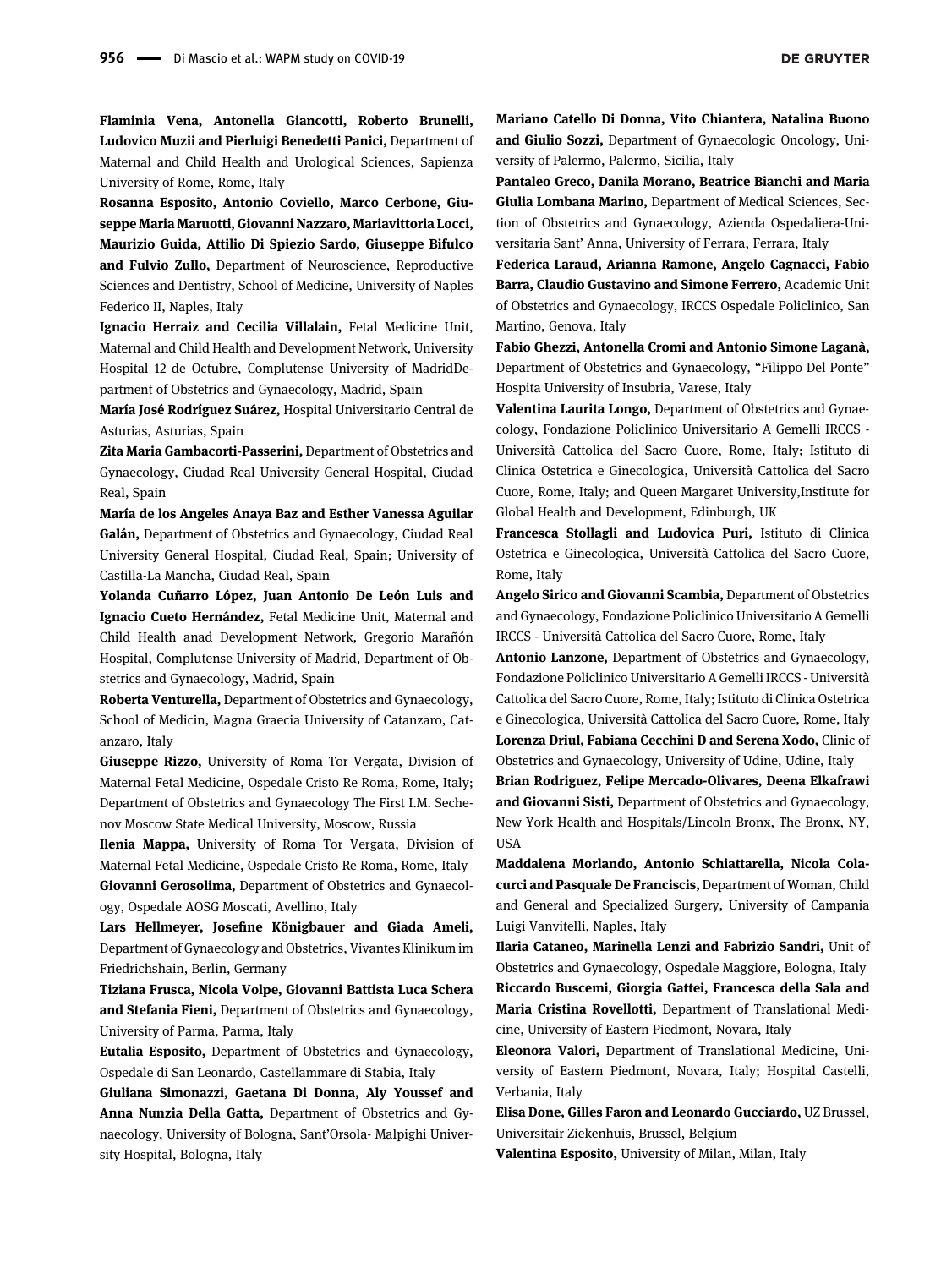Luigi Nappi, Felice Sorrentino and Lorenzo Vasciaveo, Department of Obstetrics and Gynaecology, Department of Medical and Surgical Sciences, University of Foggia, Foggia, Italy

Marco Liberati, Danilo Buca, Martina Leombroni, Francesca Di Sebastiano, Luciano Di Tizio and Francesco D'Antonio, Centre for High Risk Pregnancy and Fetal Care, University of Chieti, Department of Obstetrics and Gynaecology, Chieti, Italy Diego Gazzolo, Neonatal Intensive Care Unit, University of Chieti, Chieti Italy

Massimo Franchi, Quintino Cesare Ianniciello and Simone Garzon, Department of Obstetrics and Gynaecology, AOUI Verona, University of Verona, Verona, Italy

Giuliano Petriglia and Leonardo Borrello, Maternal and Child Health Department, Santa Maria Hospital, Terni, Italy

Albaro Josè Nieto-Calvache and Juan Manuel Burgos-Luna, Fundación Valle del Lili,Tertiary Obstetric Unit, Cali, Colombia; Postgraduate Department, Universidad Icesi, Cali, Colombia

Caroline Kadji, Andrew Carlin and Elisa Bevilacqua, Department of Obstetrics and Gynaecology, University Hospital Brugmann, Université Libre de Bruxelles, Brussels, Belgium

Marina Moucho, Pedro Viana Pinto and Rita Figueiredo, Department of Obstetrics and Gynaecology, Centro Hospitalar e Universitário São João, Porto, Portugal

José Morales Roselló, Gabriela Loscalzo, Alicia Martinez-Varea and Vincente Diago, Servicio de Obstetricia y Ginecología, Hospital Universitario y Politécnico La Fe, Valencia, Spain

Jesús S Jimenez Lopez, Hospital Regional Universitario de Málaga, Malaga, Spain

Alicia Yeliz Aykanat, Department of Obstetrics and Gynaecology, Istanbul University-Cerrahpasa Medical School, Istanbul, Turkey

Stefano Cosma, Andrea Carosso and Chiara Benedetto, Department of Obstetrics and Gynaecology, Sant'Anna Hospital, University of Turin, Turin, Italy

Amanda Bermejo, Hospital Universitario de Móstoles, Mostoles, Spain

Otto Henrique May Feuerschuette, Departamento de Ginecologia e Obstetrícia, Hospital Universitário Polydoro Ernani, Santiago, Brazil

Ozlem Uyaniklar, Sakine Rahimli Ocakouglu and Zeliha Atak, Bursa City Hospital, Bursa, Turkey

Reyhan Gündüz, Department of Obstetrics and Gynaecology, University of Dicle, Diyarbakir, Turkey

Esra Tustas Haberal, Hisar Intercontinental Hospital, Istanbul, Turkey

Bernd Froessler, Anupam Parange and Peter Palm, Department of Anaesthesia, Lyell McEwin Hospital, Adelaide, Australia Igor Samardjiski, University Clinic of Obstetrics and Gynaecology, Skopje, North Macedonia Chiara Taccaliti, Ospedale Generale Regionale "F. Miulli", Acquaviva delle Fonti, Italy

Erhan Okuyan, Batman Maternity and Child Health Hospital, Batman, Turkey

George Daskalakis and Panos Antsaklis, Alexandra Hospital – National and Kapodistrian, University of Athens, Athens, Greece Renato Augusto Moreira de Sa, Assistência Obstétrica do Grupo Perinatal, Rio de Janeiro, Brazil

Alejandro Pittaro, Hospital Raul F. Larcade, Buenos Aires, Argentina

Maria Luisa Gonzalez-Duran and Ana Concheiro Guisan, Alvaro Cunqueiro University Hospital of Vigo, Vigo, Spain

Serife Özlem Genc, Karaman Public Hospital, Karaman, Turkey Blanka Zlatohlávková, Department of Obstetrics and Gynaecology, Division of Neonatology, General Hospital in Prague and First Faculty of Medicine,Charles University, Prague, Czech Republic

Anna Luengo Piqueras and Dolores Esteban Oliva, Hospital Universitari Germans Trias i Pujol, Barcelona, Spain

Aylin Pelin Cil and Olus Api, American Hospital, Istanbul, Turkey

Liana Ples, Department of Obstetrics and Gynaecology, Saint John Hospital, UMF Carol Davila, Bucharest, Romania

Ioannis Kyvernitakis, Holger Maul and Marcel Malan, Asklepios Hospital Barmbek, Hamburg, Germany

Albert Lila, Regional Hospital Gjakova, Kosovo, Republic of Kosovo

Roberta Granese, Alfredo Ercoli and Giuseppe Zoccali, Department of Obstetrics and Gynaecology, University of Messina, Messina, Italy

Andrea Villasco and Nicoletta Biglia, Academic Division of Obstetrics and Gynaecolog, Mauriziano Umberto I Hospital, University of Turin, Turin, Italy

Ciuhodaru Madalina, Universitatea de Medicina ?i Farmacie Grigore T. Popa Ia?i, Iasi, Romania

Elena Costa, Caroline Daelemans and Axelle Pintiaux, Department of Obstetrics and Gynaecology, Hospital Erasme, Cliniques Universitaires de Bruxells, Brussels, Belgium

Elisa Cueto, Hospital Virgen De La Luz, Cuenca, Spain

Eran Hadar, Sarah Dollinger and Noa A. Brzezinski Sinai, Helen Schneider Hospital for Women, Rabin Medical Center, Petach-Tikva and Sackler Faculty of Medicine, Tel-Aviv University, Tel-Aviv, Israel

Erasmo Huertas, Pedro Arango and Amadeo Sanchez, Instituto Nacional Materno Perinatal, Lima, Peru

Javier Alfonso Schvartzman, Centro de Educación Médica e Investigaciones Clínicas "Norberto Quirno", Buenos Aires, Argentina

Liviu Cojocaru, Sifa Turan and Ozhan Turan, Department of Obstetrics, Gynaecology and Reproductive Science, University of Maryland Medical Center, Baltimore, MD, USA

Maria Carmela Di Dedda, Department Gynaecology and Obstetrics, Fornaroli Hospital, Magenta, Italy